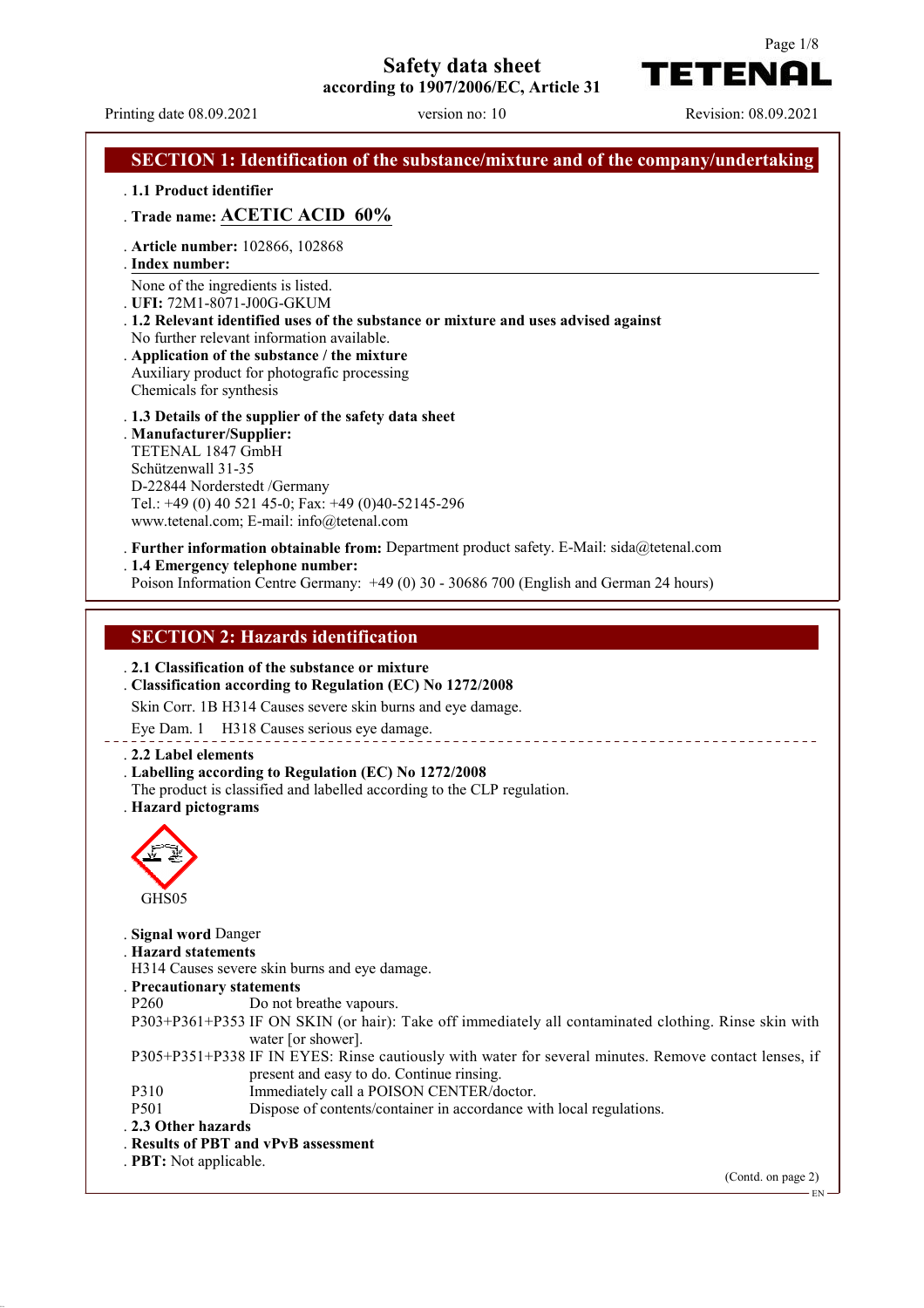Printing date 08.09.2021 version no: 10 Revision: 08.09.2021

**Trade name: ACETIC ACID 60%**

. **vPvB:** Not applicable.

# **SECTION 3: Composition/information on ingredients**

. **3.2 Chemical characterisation: Mixtures**

- . **Description:** Mixture of substances listed below and with nonhazardous additions.
- **Dangerous components:** .

CAS: 64-19-7 EINECS: 200-580-7 Index number: 607-002-00-6 Reg.nr.: 01-2119475328-30 acetic acid Flam. Liq. 3, H226; Skin Corr. 1A, H314 . **Additional information:** For the wording of the listed hazard phrases refer to section 16.

 $~10\%$ 

**SECTION 4: First aid measures**

#### . **4.1 Description of first aid measures**

#### . **General information:**

Immediately remove any clothing/shoes soiled by the product. Take affected persons out into the fresh air.

. **After inhalation:**

In case of unconsciousness place patient stably in side position for transportation. Supply fresh air; consult doctor in case of complaints.

- . **After skin contact:** Immediately wash with water and soap and rinse thoroughly.
- . **After eye contact:** Rinse opened eye for several minutes under running water. Then consult a doctor.
- . **After swallowing:**
- Do not induce vomiting; call for medical help immediately.

Drink plenty of water and provide fresh air. Call for a doctor immediately.

. **4.2 Most important symptoms and effects, both acute and delayed** No further relevant information available.

. **4.3 Indication of any immediate medical attention and special treatment needed**

No further relevant information available.

# **SECTION 5: Firefighting measures**

#### . **5.1 Extinguishing media**

- . **Suitable extinguishing agents:**
- CO2, powder or water spray. Fight larger fires with water spray or alcohol resistant foam.
- . **5.2 Special hazards arising from the substance or mixture**
- Under certain fire conditions, traces of other toxic gases cannot be excluded.
- . **5.3 Advice for firefighters**
- . **Protective equipment:** Do not inhale explosion gases or combustion gases.

# **SECTION 6: Accidental release measures**

. **6.1 Personal precautions, protective equipment and emergency procedures**

Wear protective equipment. Keep unprotected persons away. Ensure adequate ventilation

Wear protective clothing.

- . **6.2 Environmental precautions:**
- Dilute with plenty of water.

Do not allow to enter sewers/ surface or ground water.

. **6.3 Methods and material for containment and cleaning up:**

Absorb with liquid-binding material (sand, diatomite, acid binders, universal binders, sawdust). Use neutralising agent.

(Contd. on page 3)

(Contd. of page 1)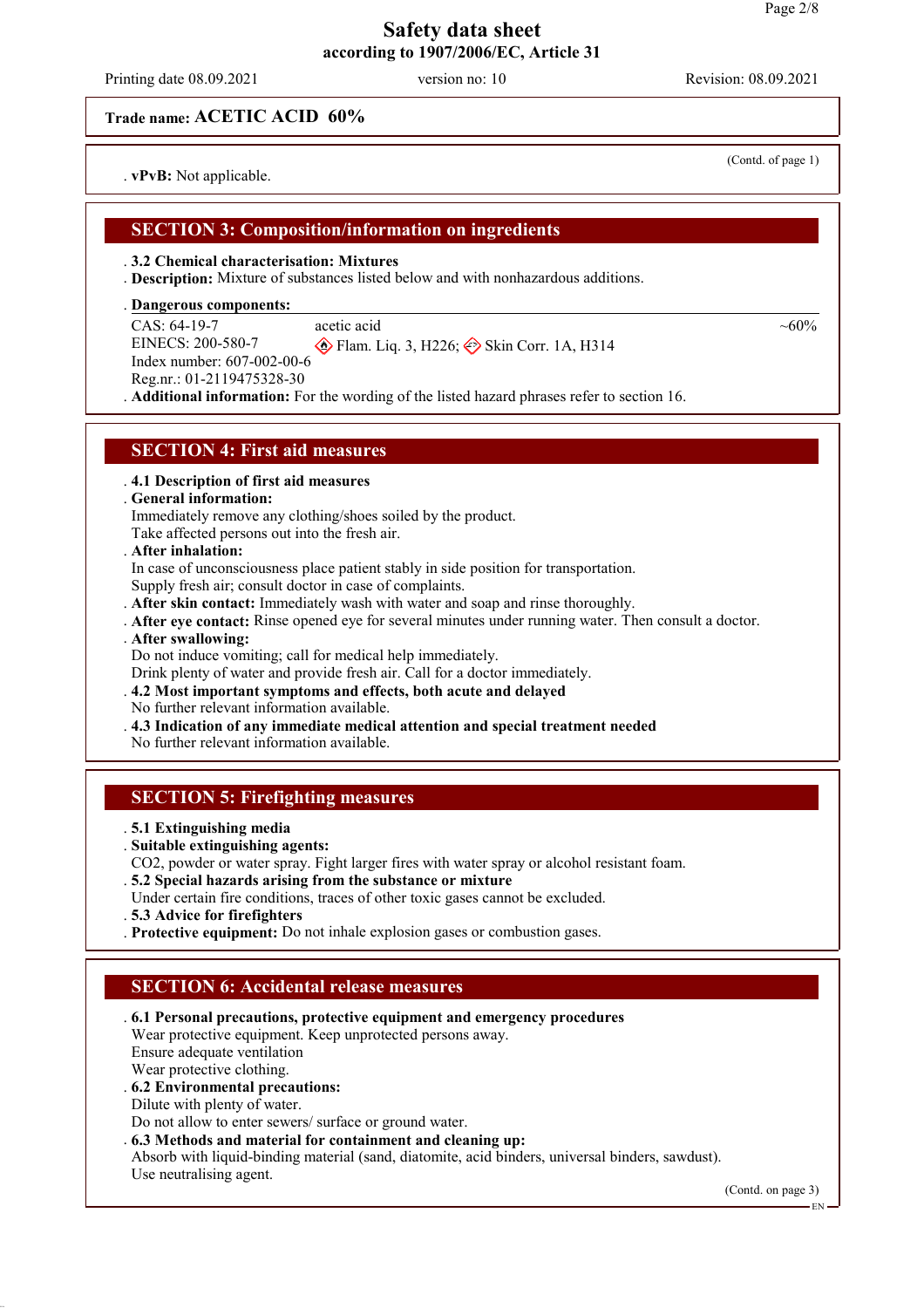Printing date 08.09.2021 version no: 10 Revision: 08.09.2021

# **Trade name: ACETIC ACID 60%**

| Dispose contaminated material as waste according to item 13.    |  |
|-----------------------------------------------------------------|--|
| Pick up mechanically.                                           |  |
| Ensure adequate ventilation.                                    |  |
| .6.4 Reference to other sections                                |  |
| See Section 7 for information on safe handling.                 |  |
| See Section 8 for information on personal protection equipment. |  |
| See Section 13 for disposal information.                        |  |
|                                                                 |  |

# **SECTION 7: Handling and storage**

. **7.1 Precautions for safe handling** Ensure good ventilation/exhaustion at the workplace.

- . **Information about fire and explosion protection:** Protect from heat.
- . **7.2 Conditions for safe storage, including any incompatibilities**
- . **Storage:**
- . **Requirements to be met by storerooms and receptacles:** Store only in the original receptacle.
- . **Information about storage in one common storage facility:**
- Store away from foodstuffs.
- Store away from oxidising agents. . **Further information about storage conditions:**
- Keep container tightly sealed.

Store in cool, dry conditions in well sealed receptacles.

Protect from heat and direct sunlight.

Store under lock and key and out of the reach of children.

- Recommended storage temperature: 5-30°C
- . **7.3 Specific end use(s)** No further relevant information available.

#### **SECTION 8: Exposure controls/personal protection**

. **8.1 Control parameters**

- . **Additional information about design of technical facilities:** No further data; see item 7.
- . Ingredients with limit values that require monitoring at the workplace:

| 64-19-7 acetic acid (50-90%) |                                                                                                                       |
|------------------------------|-----------------------------------------------------------------------------------------------------------------------|
|                              | WEL (Great Britain) Short-term value: 50 mg/m <sup>3</sup> , 20 ppm<br>Long-term value: 25 mg/m <sup>3</sup> , 10 ppm |
| <b>IOELV (EU)</b>            | Short-term value: $50 \text{ mg/m}^3$ , $20 \text{ ppm}$<br>Long-term value: 25 mg/m <sup>3</sup> , 10 ppm            |
| PEL (USA)                    | Long-term value: $25 \text{ mg/m}^3$ , 10 ppm                                                                         |
| REL (USA)                    | Short-term value: 37 mg/m <sup>3</sup> , 15 ppm<br>Long-term value: 25 mg/m <sup>3</sup> , 10 ppm                     |
| TLV (USA)                    | Short-term value: 15 ppm<br>Long-term value: 10 ppm                                                                   |

#### **DNELs** .

**64-19-7 acetic acid**

| Inhalative Akute /short-term exposure - local effects 25 mg/m <sup>3</sup> (Worker (Arbeiter)) |  |
|------------------------------------------------------------------------------------------------|--|
|------------------------------------------------------------------------------------------------|--|

Aquatic compartment - marine water 0.358 mg/l (-) Aquatic compartment -water, intermittent releases 30.58 mg/l (-)

| Long-term - local - effects      | $25 \text{ mg/m}^3$ (Worker (Arbeiter))              |
|----------------------------------|------------------------------------------------------|
| Akute-lokale Effekte             | $25 \text{ mg/m}^3$ (general population-Verbraucher) |
| Long-term - local effects        | $25 \text{ mg/m}^3$ (general population-Verbraucher) |
| <b>PNECs</b>                     |                                                      |
| 64-19-7 acetic acid              |                                                      |
| Aquatic compartment - freshwater | 3.058 mg/l $(-)$                                     |

#### **PNECs** .

| (Contd. on page 4) |  |
|--------------------|--|
|                    |  |

(Contd. of page 2)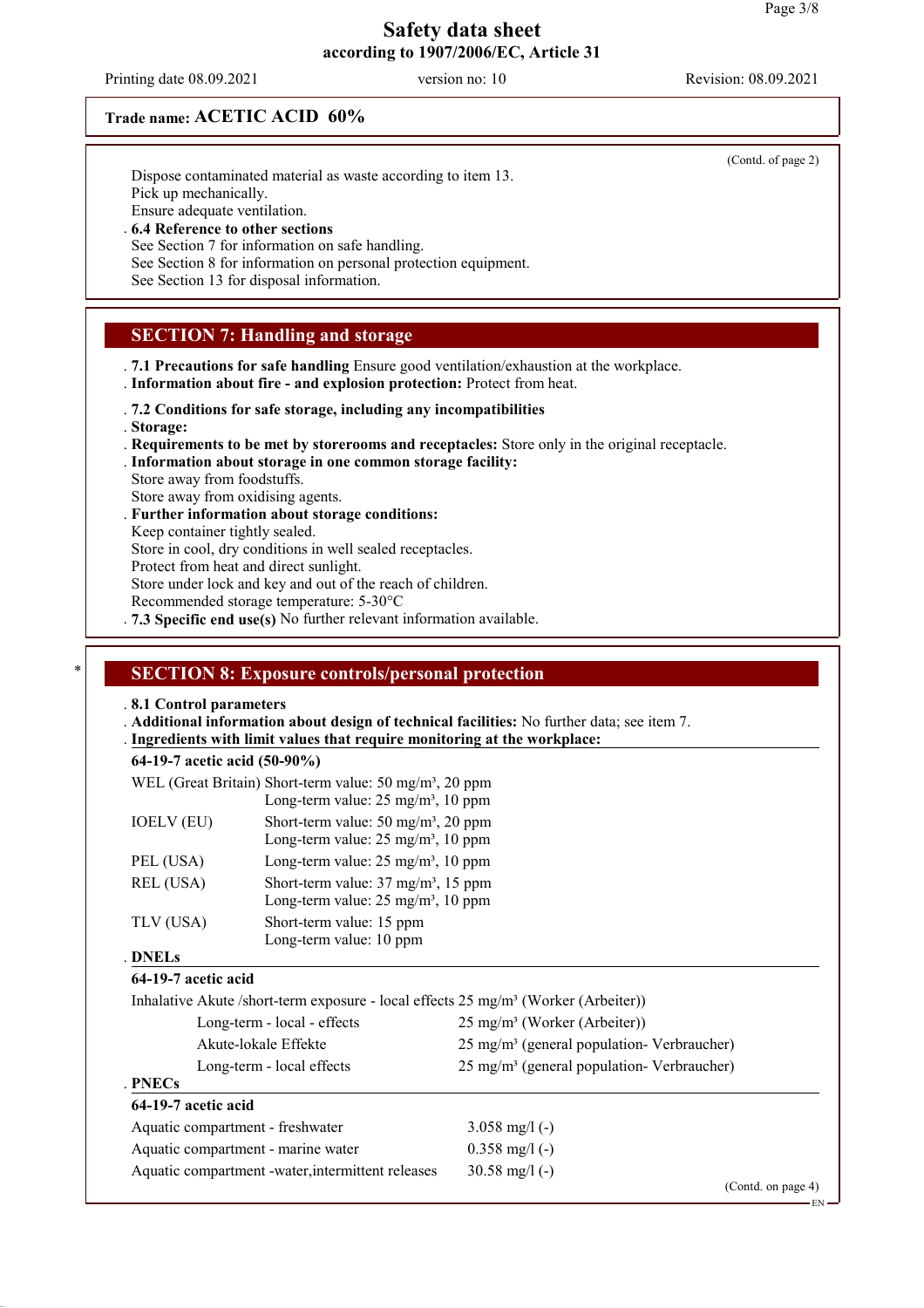Printing date 08.09.2021 version no: 10 Revision: 08.09.2021

| Trade name: ACETIC ACID 60%                                                                                                                                                                                                                                                                                                                                                                                                                                                                                                       |                                                                                                                                                                                                                                                                                                                                               |
|-----------------------------------------------------------------------------------------------------------------------------------------------------------------------------------------------------------------------------------------------------------------------------------------------------------------------------------------------------------------------------------------------------------------------------------------------------------------------------------------------------------------------------------|-----------------------------------------------------------------------------------------------------------------------------------------------------------------------------------------------------------------------------------------------------------------------------------------------------------------------------------------------|
|                                                                                                                                                                                                                                                                                                                                                                                                                                                                                                                                   | (Contd. of page 3)                                                                                                                                                                                                                                                                                                                            |
| Aquatic compartment -sediment in freshwater                                                                                                                                                                                                                                                                                                                                                                                                                                                                                       | 11.36 mg/kg sed dw $(-)$                                                                                                                                                                                                                                                                                                                      |
| Aquatic compartment -sediment in marine water                                                                                                                                                                                                                                                                                                                                                                                                                                                                                     | $1.136$ mg/kg sed dw $(-)$                                                                                                                                                                                                                                                                                                                    |
| Terrestrial compartment -soil                                                                                                                                                                                                                                                                                                                                                                                                                                                                                                     | $0.478$ mg/kg dw (Soil)                                                                                                                                                                                                                                                                                                                       |
|                                                                                                                                                                                                                                                                                                                                                                                                                                                                                                                                   |                                                                                                                                                                                                                                                                                                                                               |
| Sewage treatment plant (Abwasserreinigungsanlagen) 85 mg/l (-)<br>. Additional information: The lists valid during the making were used as basis.                                                                                                                                                                                                                                                                                                                                                                                 |                                                                                                                                                                                                                                                                                                                                               |
| .8.2 Exposure controls<br>. Personal protective equipment:<br>General protective and hygienic measures:<br>The usual precautionary measures are to be adhered to when handling chemicals.<br>Keep away from foodstuffs, beverages and feed.<br>Immediately remove all soiled and contaminated clothing<br>Wash hands before breaks and at the end of work.<br>Do not inhale gases / fumes / aerosols.<br>Avoid contact with the eyes and skin.<br>. Respiratory protection: Ensure adequate ventilation<br>. Protection of hands: |                                                                                                                                                                                                                                                                                                                                               |
| Protective gloves                                                                                                                                                                                                                                                                                                                                                                                                                                                                                                                 |                                                                                                                                                                                                                                                                                                                                               |
| Acid resistant gloves                                                                                                                                                                                                                                                                                                                                                                                                                                                                                                             |                                                                                                                                                                                                                                                                                                                                               |
| Impervious gloves                                                                                                                                                                                                                                                                                                                                                                                                                                                                                                                 |                                                                                                                                                                                                                                                                                                                                               |
|                                                                                                                                                                                                                                                                                                                                                                                                                                                                                                                                   | The glove material has to be impermeable and resistant to the product/ the substance/ the preparation.                                                                                                                                                                                                                                        |
|                                                                                                                                                                                                                                                                                                                                                                                                                                                                                                                                   | Selection of the glove material on consideration of the penetration times, rates of diffusion and the degradation                                                                                                                                                                                                                             |
| . Material of gloves<br>application.<br>Butyl rubber, BR<br>Nitrile rubber, NBR<br>Neoprene gloves                                                                                                                                                                                                                                                                                                                                                                                                                                | The selection of the suitable gloves does not only depend on the material, but also on further marks of quality<br>and varies from manufacturer to manufacturer. As the product is a preparation of several substances, the<br>resistance of the glove material can not be calculated in advance and has therefore to be checked prior to the |
| Penetration time of glove material                                                                                                                                                                                                                                                                                                                                                                                                                                                                                                |                                                                                                                                                                                                                                                                                                                                               |
| Gove material<br>breakthroug-time                                                                                                                                                                                                                                                                                                                                                                                                                                                                                                 | layer thickness                                                                                                                                                                                                                                                                                                                               |
| $\geq 480$ min<br>Butyl rubber:<br>Nitrile rubber:<br>$\geq$ 480 min                                                                                                                                                                                                                                                                                                                                                                                                                                                              | $\geq 0,4$ mm<br>$≥0,38$ mm                                                                                                                                                                                                                                                                                                                   |
| $≥240$ min<br>Neoprene:                                                                                                                                                                                                                                                                                                                                                                                                                                                                                                           | $≥0,65mm$                                                                                                                                                                                                                                                                                                                                     |
| observed.<br>. Eye protection:                                                                                                                                                                                                                                                                                                                                                                                                                                                                                                    | The exact break trough time has to be found out by the manufacturer of the protective gloves and has to be                                                                                                                                                                                                                                    |
| Tightly sealed goggles                                                                                                                                                                                                                                                                                                                                                                                                                                                                                                            |                                                                                                                                                                                                                                                                                                                                               |
| . Body protection: Protective work clothing                                                                                                                                                                                                                                                                                                                                                                                                                                                                                       |                                                                                                                                                                                                                                                                                                                                               |
| <b>SECTION 9: Physical and chemical properties</b>                                                                                                                                                                                                                                                                                                                                                                                                                                                                                |                                                                                                                                                                                                                                                                                                                                               |
| .9.1 Information on basic physical and chemical properties                                                                                                                                                                                                                                                                                                                                                                                                                                                                        |                                                                                                                                                                                                                                                                                                                                               |
| <b>General Information</b>                                                                                                                                                                                                                                                                                                                                                                                                                                                                                                        |                                                                                                                                                                                                                                                                                                                                               |
| . Appearance:                                                                                                                                                                                                                                                                                                                                                                                                                                                                                                                     |                                                                                                                                                                                                                                                                                                                                               |
| Form:                                                                                                                                                                                                                                                                                                                                                                                                                                                                                                                             | Fluid                                                                                                                                                                                                                                                                                                                                         |
| Colour:                                                                                                                                                                                                                                                                                                                                                                                                                                                                                                                           | Colourless                                                                                                                                                                                                                                                                                                                                    |

(Contd. on page 5)

EN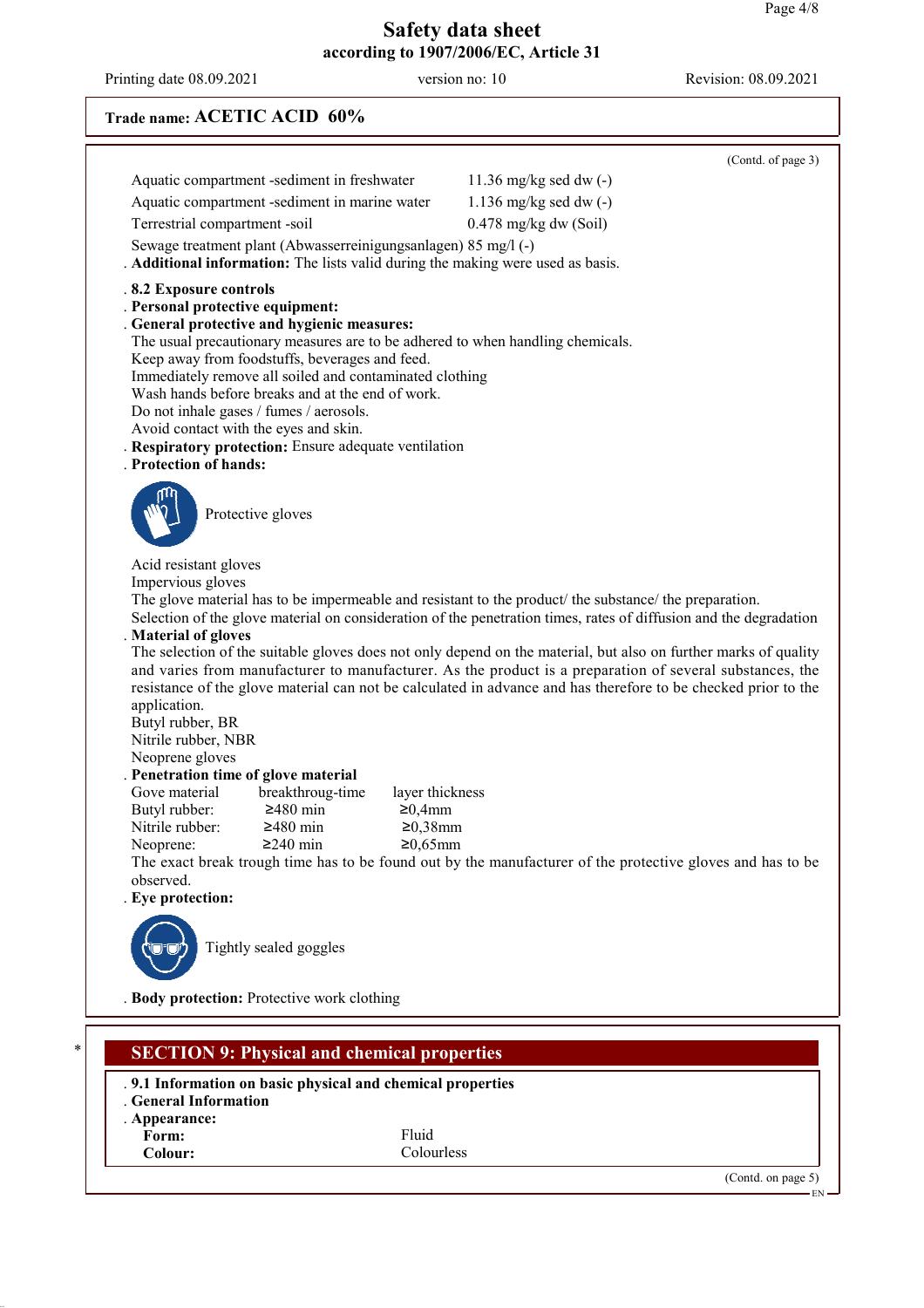Printing date 08.09.2021 version no: 10 Revision: 08.09.2021

## **Trade name: ACETIC ACID 60%**

|                                                                                                              | (Contd. of page 4)                            |
|--------------------------------------------------------------------------------------------------------------|-----------------------------------------------|
| . Odour:                                                                                                     | Pungent                                       |
| . pH-value at $20 °C$ :                                                                                      | $\sim$ 1.5                                    |
| . Change in condition<br>Melting point/freezing point:<br>Initial boiling point and boiling range: $>100 °C$ | Undetermined.                                 |
| . Flash point:                                                                                               | Not applicable.                               |
| . Auto-ignition temperature:                                                                                 | Product is not selfigniting.                  |
| . Explosive properties:                                                                                      | Product does not present an explosion hazard. |
| . Explosion limits:<br>Lower:<br><b>Upper:</b>                                                               | Not determined<br>Not determined.             |
| . Vapour pressure:                                                                                           | Not determined.                               |
| . Density at $20^{\circ}$ C:                                                                                 | $1.03$ g/cm <sup>3</sup>                      |
| . Solubility in / Miscibility with<br>water:                                                                 | Fully miscible.                               |
| . Solvent content:<br><b>Organic solvents:</b><br>Water:<br>VOC (EC)                                         | $60.0\%$<br>25-50 %<br>60.00%                 |
| .9.2 Other information                                                                                       | No further relevant information available.    |

# **SECTION 10: Stability and reactivity**

- . **10.1 Reactivity** No further relevant information available.
- . **10.2 Chemical stability**
- . **Thermal decomposition / conditions to be avoided:** Stable at environment temperature.
- . **10.3 Possibility of hazardous reactions** Reacts with acids, alkalis and oxidising agents.
- . **10.4 Conditions to avoid** No further relevant information available.
- . **10.5 Incompatible materials:** Under certain fire conditions, traces of other toxic gases cannot be excluded.
- . **10.6 Hazardous decomposition products:** Irritant gases/vapours

## **SECTION 11: Toxicological information**

- . **11.1 Information on toxicological effects**
- . **Acute toxicity** Based on available data, the classification criteria are not met.
- **LD/LC50 values relevant for classification:** .

#### **64-19-7 acetic acid**

- Oral LD50 3,310 mg/kg (rat)
- Dermal LD50 1,130 mg/kg (rabbit)

Inhalative LC50 1 mg/l (mouse)

- . **Primary irritant effect:**
- . **Skin corrosion/irritation**
- Causes severe skin burns and eye damage.
- . **Serious eye damage/irritation**
- Causes serious eye damage.
- . **Respiratory or skin sensitisation** Based on available data, the classification criteria are not met.
- . **Additional toxicological information:**
- . **CMR effects (carcinogenity, mutagenicity and toxicity for reproduction)**
- . **Germ cell mutagenicity** Based on available data, the classification criteria are not met.

(Contd. on page 6)

EN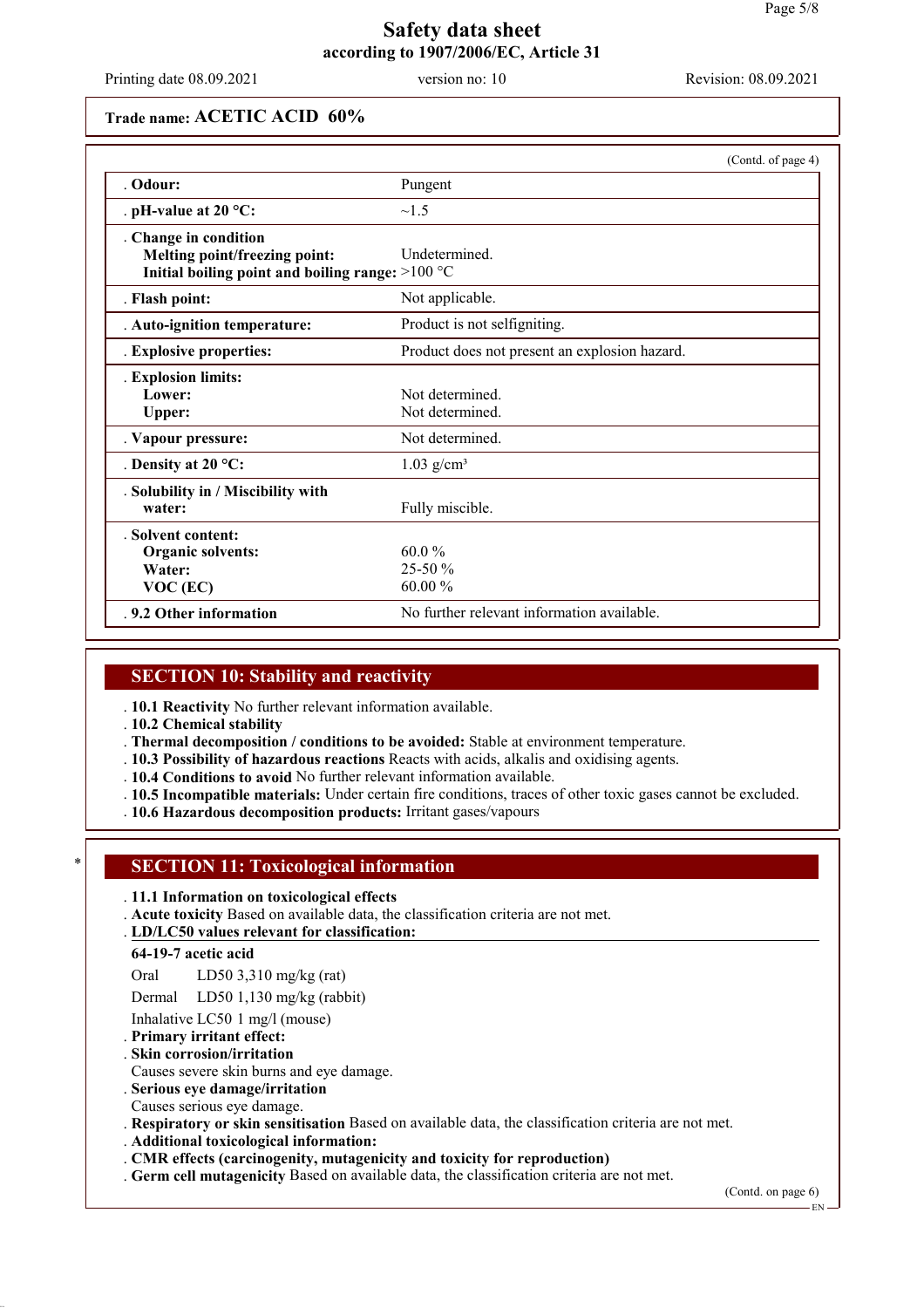Printing date 08.09.2021 version no: 10 Revision: 08.09.2021

(Contd. of page 5)

**Trade name: ACETIC ACID 60%**

- . **Carcinogenicity** Based on available data, the classification criteria are not met.
- . **Reproductive toxicity** Based on available data, the classification criteria are not met.
- . **STOT-single exposure** Based on available data, the classification criteria are not met.
- . **STOT-repeated exposure** Based on available data, the classification criteria are not met.
- . **Aspiration hazard** Based on available data, the classification criteria are not met.

## **SECTION 12: Ecological information**

- . **12.1 Toxicity**
- **Aquatic toxicity:** .

#### **64-19-7 acetic acid**

- LC50 24 mg/l (daphnia magna (Water flea))
	- 96 mg/l (fish)
	- 96 mg/l (Lepomis macrochirus (Sonnenbarsch))
	- 24 mg/l (fish: Pimephales promelas)
- . **12.2 Persistence and degradability** No further relevant information available.
- . **12.3 Bioaccumulative potential** No further relevant information available.
- . **12.4 Mobility in soil** No further relevant information available.
- . **Additional ecological information:**
- . **General notes:**
- Must not reach sewage water or drainage ditch undiluted or unneutralised.

Rinse off of bigger amounts into drains or the aquatic environment may lead to decreased pH-values. A low pH-value harms aquatic organisms. In the dilution of the use-level the pH-value is considerably increased, so that after the use of the product the aqueous waste, emptied into drains, is only low water-dangerous.

- Water hazard class 1 (German Regulation) (Self-assessment): slightly hazardous for water
- . **12.5 Results of PBT and vPvB assessment**
- . **PBT:** Not applicable.
- . **vPvB:** Not applicable.
- . **12.6 Other adverse effects** No further relevant information available.

## **SECTION 13: Disposal considerations**

#### . **13.1 Waste treatment methods**

. **Recommendation**

Small amounts may be diluted with plenty of water and washed away. Dispose of bigger amounts in accordance with Local Authority requirements.

**European waste catalogue** .

#### 07 00 00 WASTES FROM ORGANIC CHEMICAL PROCESSES

- 07 07 00 wastes from the MFSU of fine chemicals and chemical products not otherwise specified
- 07 07 99 wastes not otherwise specified
- 16 00 00 WASTES NOT OTHERWISE SPECIFIED IN THE LIST
- 16 03 00 off-specification batches and unused products
- 16 03 05\* organic wastes containing hazardous substances

. **Uncleaned packaging:**

- . **Recommendation:** Disposal must be made according to official regulations.
- . **Recommended cleansing agents:** Water, if necessary together with cleansing agents.

## **SECTION 14: Transport information**

. **14.1 UN-Number**

. **ADR, IMDG, IATA** UN2790

(Contd. on page 7)

# EN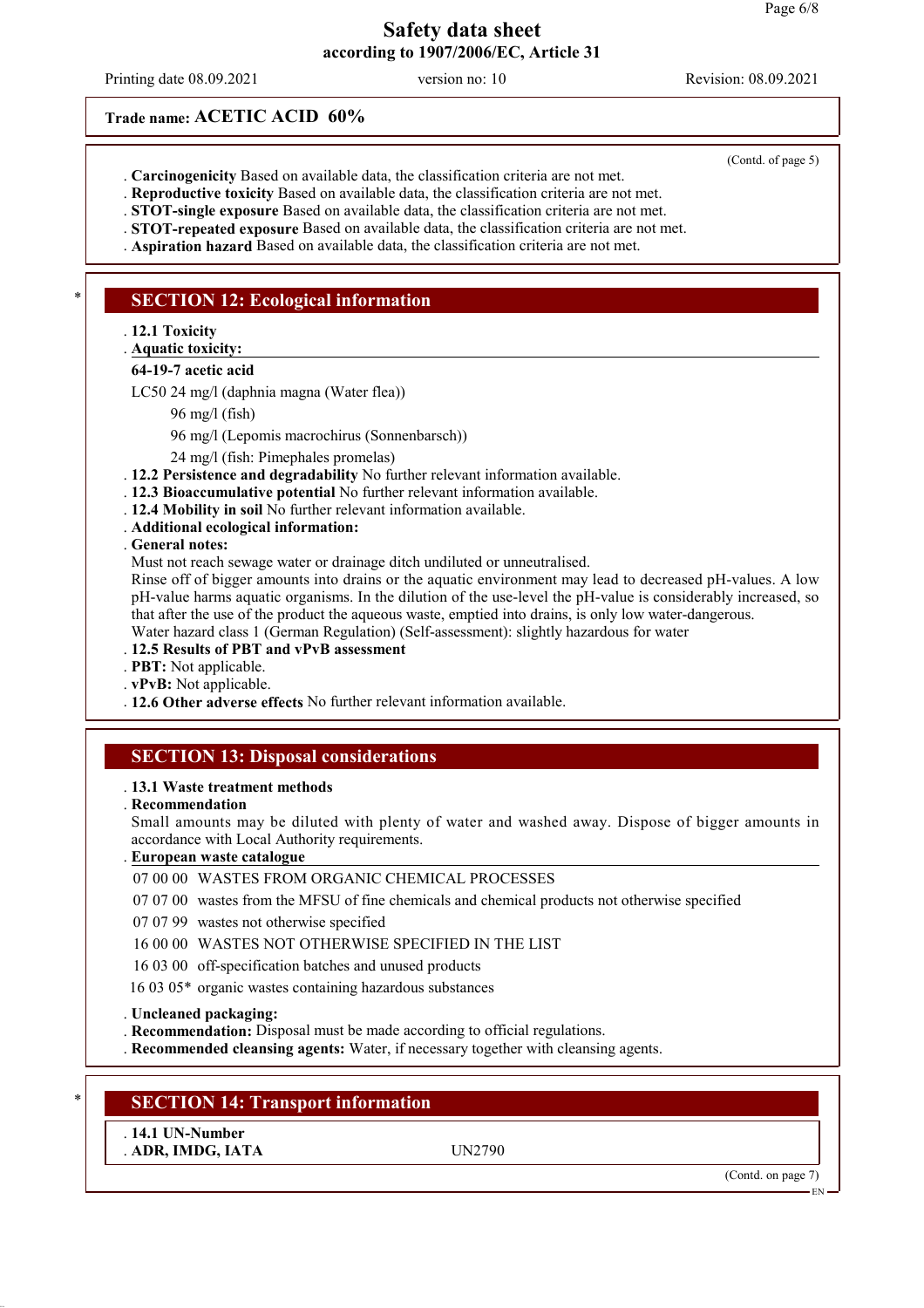Printing date 08.09.2021 version no: 10 Revision: 08.09.2021

**Trade name: ACETIC ACID 60%**

| . 14.2 UN proper shipping name<br>2790 ACETIC ACID SOLUTION<br>$.$ ADR<br><b>ACETIC ACID SOLUTION</b><br>. IMDG, IATA<br>. 14.3 Transport hazard class(es)<br>$.$ ADR<br>. Class<br>8 (C3) Corrosive substances.<br>. Label<br>8<br>.<br><u> - - - - - - - - - - - -</u><br>. IMDG, IATA<br>8 Corrosive substances.<br>. Class<br>8<br>. Label<br>. 14.4 Packing group<br>. ADR, IMDG, IATA<br>$\mathbf{I}$<br>. 14.5 Environmental hazards:<br>. Marine pollutant:<br>N <sub>0</sub><br>Warning: Corrosive substances.<br>. 14.6 Special precautions for user<br>80<br>. Hazard identification number (Kemler code):<br>$F-A, S-B$<br>. EMS Number:<br>Acids<br>. Segregation groups<br>. Stowage Category<br>A<br>. 14.7 Transport in bulk according to Annex II of<br><b>Marpol and the IBC Code</b><br>Not applicable.<br>. Transport/Additional information:<br>. ADR<br>1L<br>. Limited quantities (LQ)<br>Code: E2<br>. Excepted quantities (EQ)<br>Maximum net quantity per inner packaging: 30 ml<br>Maximum net quantity per outer packaging: 500 ml<br>$\overline{2}$<br>. Transport category<br>Tunnel restriction code<br>E<br>. IMDG<br>1L<br>. Limited quantities (LQ)<br>. Excepted quantities (EQ)<br>Code: E2 | (Contd. of page 6)                              |
|---------------------------------------------------------------------------------------------------------------------------------------------------------------------------------------------------------------------------------------------------------------------------------------------------------------------------------------------------------------------------------------------------------------------------------------------------------------------------------------------------------------------------------------------------------------------------------------------------------------------------------------------------------------------------------------------------------------------------------------------------------------------------------------------------------------------------------------------------------------------------------------------------------------------------------------------------------------------------------------------------------------------------------------------------------------------------------------------------------------------------------------------------------------------------------------------------------------------------------|-------------------------------------------------|
|                                                                                                                                                                                                                                                                                                                                                                                                                                                                                                                                                                                                                                                                                                                                                                                                                                                                                                                                                                                                                                                                                                                                                                                                                                 |                                                 |
|                                                                                                                                                                                                                                                                                                                                                                                                                                                                                                                                                                                                                                                                                                                                                                                                                                                                                                                                                                                                                                                                                                                                                                                                                                 |                                                 |
|                                                                                                                                                                                                                                                                                                                                                                                                                                                                                                                                                                                                                                                                                                                                                                                                                                                                                                                                                                                                                                                                                                                                                                                                                                 |                                                 |
|                                                                                                                                                                                                                                                                                                                                                                                                                                                                                                                                                                                                                                                                                                                                                                                                                                                                                                                                                                                                                                                                                                                                                                                                                                 |                                                 |
|                                                                                                                                                                                                                                                                                                                                                                                                                                                                                                                                                                                                                                                                                                                                                                                                                                                                                                                                                                                                                                                                                                                                                                                                                                 |                                                 |
|                                                                                                                                                                                                                                                                                                                                                                                                                                                                                                                                                                                                                                                                                                                                                                                                                                                                                                                                                                                                                                                                                                                                                                                                                                 |                                                 |
|                                                                                                                                                                                                                                                                                                                                                                                                                                                                                                                                                                                                                                                                                                                                                                                                                                                                                                                                                                                                                                                                                                                                                                                                                                 |                                                 |
|                                                                                                                                                                                                                                                                                                                                                                                                                                                                                                                                                                                                                                                                                                                                                                                                                                                                                                                                                                                                                                                                                                                                                                                                                                 |                                                 |
|                                                                                                                                                                                                                                                                                                                                                                                                                                                                                                                                                                                                                                                                                                                                                                                                                                                                                                                                                                                                                                                                                                                                                                                                                                 |                                                 |
|                                                                                                                                                                                                                                                                                                                                                                                                                                                                                                                                                                                                                                                                                                                                                                                                                                                                                                                                                                                                                                                                                                                                                                                                                                 |                                                 |
|                                                                                                                                                                                                                                                                                                                                                                                                                                                                                                                                                                                                                                                                                                                                                                                                                                                                                                                                                                                                                                                                                                                                                                                                                                 |                                                 |
| Maximum net quantity per outer packaging: 500 ml                                                                                                                                                                                                                                                                                                                                                                                                                                                                                                                                                                                                                                                                                                                                                                                                                                                                                                                                                                                                                                                                                                                                                                                | Maximum net quantity per inner packaging: 30 ml |
| UN 2790 ACETIC ACID SOLUTION, 8, II<br>. UN "Model Regulation":                                                                                                                                                                                                                                                                                                                                                                                                                                                                                                                                                                                                                                                                                                                                                                                                                                                                                                                                                                                                                                                                                                                                                                 |                                                 |

. **15.1 Safety, health and environmental regulations/legislation specific for the substance or mixture**

. **Directive 2012/18/EU**

. **Named dangerous substances - ANNEX I** None of the ingredients is listed.

. **REGULATION (EC) No 1907/2006 ANNEX XVII** Conditions of restriction: 3

. **15.2 Chemical safety assessment:** A Chemical Safety Assessment has not been carried out.

# **SECTION 16: Other information**

This information is based on our present knowledge. However, this shall not constitute a guarantee for any specific product features and shall not establish a legally valid contractual relationship.

#### . **Relevant phrases**

- H226 Flammable liquid and vapour.
- H314 Causes severe skin burns and eye damage.
- . **Contact:** E: sida@tetenal.com

(Contd. on page 8)

EN